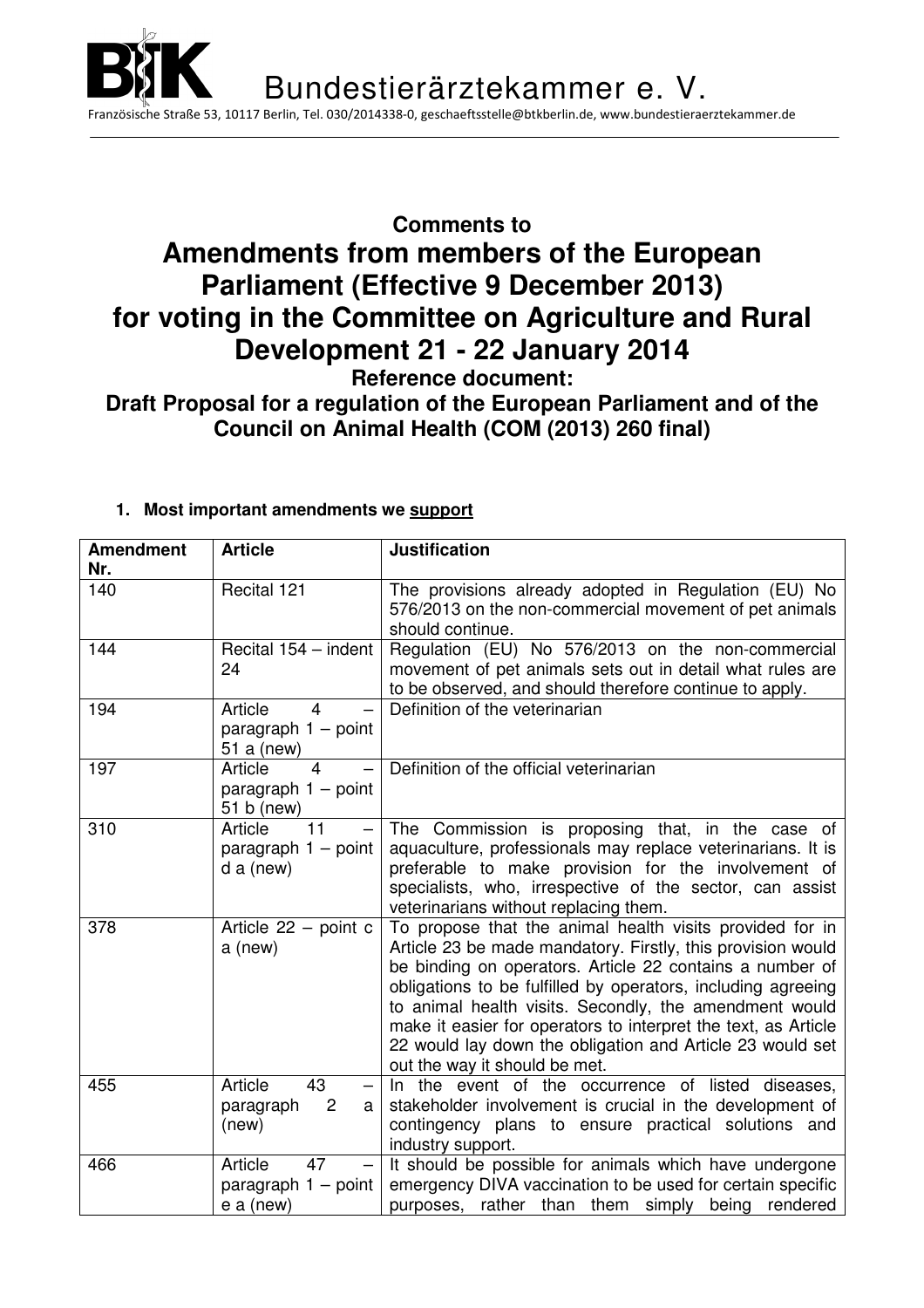|                                 |                                                                                                                                                                       | harmless by being slaughtered.                                                                                                                                                                             |
|---------------------------------|-----------------------------------------------------------------------------------------------------------------------------------------------------------------------|------------------------------------------------------------------------------------------------------------------------------------------------------------------------------------------------------------|
| 509                             | Article<br>69<br>$\overline{\phantom{0}}$<br>3<br>paragraph<br>a l<br>(new)                                                                                           | It should be possible for animals which have undergone<br>emergency DIVA vaccination to be used for certain specific<br>purposes, rather than them simply being rendered<br>harmless by being slaughtered. |
| 612                             | Article<br>103<br>$\overline{\phantom{0}}$<br>$\overline{c}$<br>paragraph<br>(new)                                                                                    | Identification and registration of dogs and<br>cats is<br>a   necessary for welfare and public health reasons.                                                                                             |
| 629, 630, 631,<br>633, 634, 635 | Article 112                                                                                                                                                           | The Regulation (EU) No 576/2013 on the non commercial<br>movement of pet animals indicates in far greater detail<br>what rules apply to the movement of the pet animals.                                   |
| 632                             | Article<br>112<br>paragraph 1 - point<br>h                                                                                                                            | Identification of pets in Germany and Spain is carried out<br>by empowered veterinarians belonging to a professional<br>body. This must be retained for practicability.                                    |
| 639                             | Article $114 -$ point c<br>- point vi                                                                                                                                 | Identification documents are regulated by Regulation (EU)<br>No 576/2013 and should only be altered by means of the<br>procedure laid down there.                                                          |
| 681, 682, 683,<br>686           | Article 152                                                                                                                                                           | The Regulation (EU) No 576/2013 lays down in detail what<br>provisions must be complied with.                                                                                                              |
| 767, 768                        | Article<br>258<br>$\qquad \qquad -$<br>$\overline{\phantom{a}}^2$<br>paragraph<br>$\overline{\phantom{0}}$<br>subparagraph 1<br>$\overline{\phantom{0}}$<br>indent 24 | The existing laws on animal ID (here: non-commercial<br>movements of pet animals and repealing Regulation<br>(EC) No 998/2003) should remain valid.                                                        |
| 674                             | Article<br>141<br>a                                                                                                                                                   | $-$ Health certificates are a key element of an effective animal<br>paragraph $1$ – point   health strategy and should not be avoided.                                                                     |

## **2. Most important amendments we oppose**

| <b>Amendment Nr.</b>                                          | <b>Article</b> | <b>Justification</b>                                                                                                                                                                                                                                                                                                                                                                                                                                                                                                                                                                                                |
|---------------------------------------------------------------|----------------|---------------------------------------------------------------------------------------------------------------------------------------------------------------------------------------------------------------------------------------------------------------------------------------------------------------------------------------------------------------------------------------------------------------------------------------------------------------------------------------------------------------------------------------------------------------------------------------------------------------------|
| 203. 204, 205, 211, 212, 213,<br>226, 227, 231, 232, 233, 259 |                | It is not acceptable, that a lot more<br>implementing acts will turn into delegating<br>acts. The fact that two thirds of the rules are<br>already to be included in delegated acts<br>and not in this basic act raises problems.<br>Biosecurity measures and the role of<br>farmers and veterinarians, as well as the<br>aims of and conditions for animal health<br>visits must be set out with expert<br>knowledge of stakeholders such<br>as<br>veterinarians in the member states.                                                                                                                             |
| 296, 297, 298, 313, 314, 315                                  | Article 11     | There is no guarantee, that the aquatic<br>animal health professionals and (new) bee<br>professionals will be sufficiently qualified.<br>These are no regulated professions and<br>subject to disciplinary actions. It would be<br>preferable, if the diagnosis and control of<br>animal diseases were in the responsibility<br>of veterinarians, since only their training<br>guarantees they are sufficiently qualified.<br>The broad veterinary training is covering in<br>addition to animal health, welfare and public<br>epidemiology, toxicology<br>health,<br>and<br>pharmacology. Individual Member States |